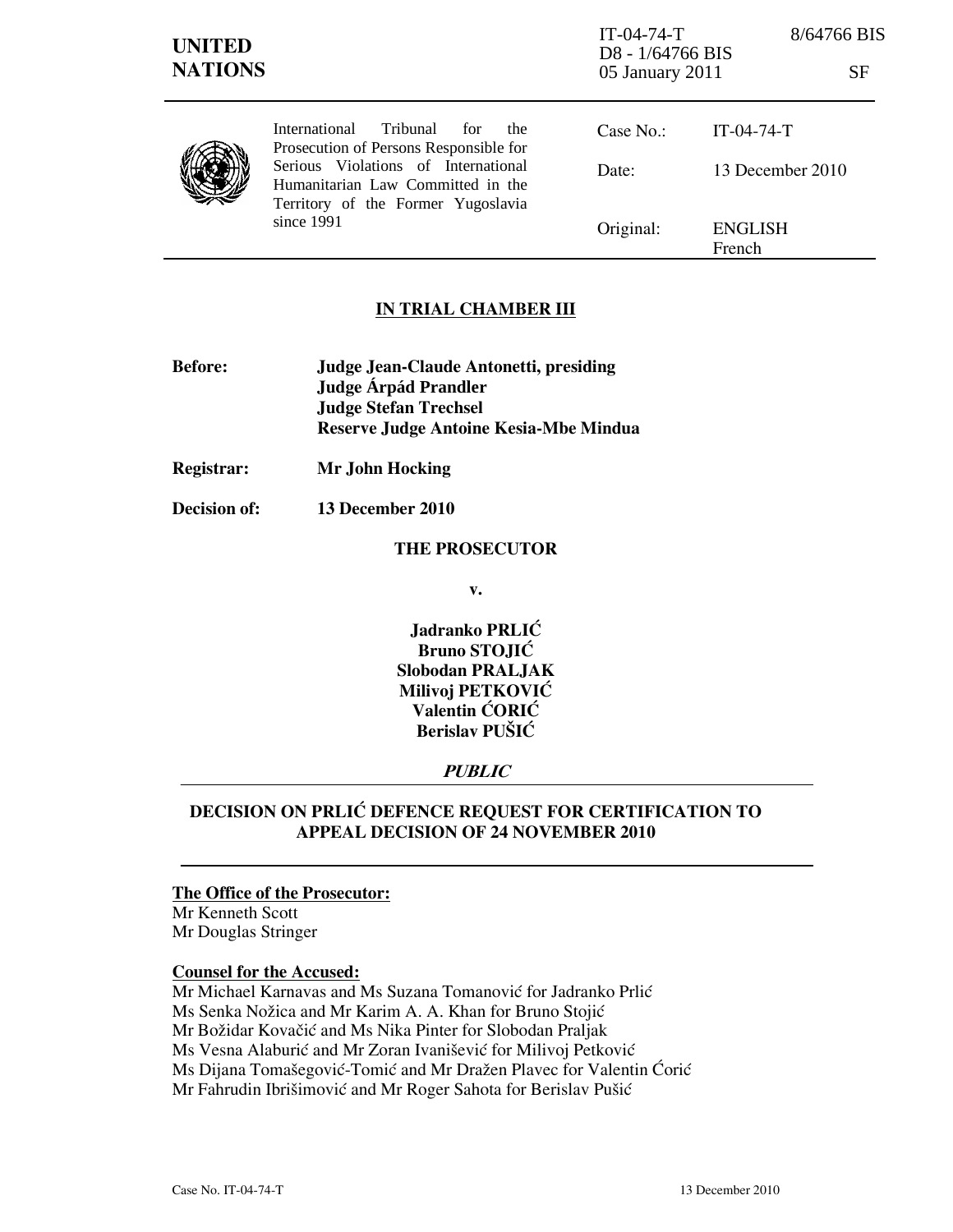TRIAL CHAMBER III ("Chamber") of the International Tribunal for the Prosecution of Persons Responsible for Serious Violations of International Humanitarian Law Committed in the Territory of the Former Yugoslavia since 1991 ("Tribunal"),

**SEIZED** of "Jadranko Prlić's Request for Certification to Appeal *Décision portant* sur la Demande de Jadranko Prlić aux fins d'admission d'éléments de preuve réfutant ceux admis par la Décision du 6 octobre 2010", filed by Counsel for the Accused Jadranko Prlić ("Prlić Defence"; "Accused Prlić") as a public document on 29 November 2010 ("Request"), in which the Prlić Defence asks the Chamber to certify the appeal that it intends to lodge against the "Decision on Jadranko Prlić's Motion to Admit Evidence Rebutting Evidence Admitted by the Decision of 6 October 2010", rendered as a public document by the Chamber on 24 November 2010 ("Decision of 24 November 2010"), $^1$ 

NOTING the Decision of 24 November 2010 in which the Chamber denied the admission into evidence of the exhibits requested by the Prlic Defence to refute excerpts of Ratko Mladić's Diary ("Mladić Diary") admitted on behalf of the Office of the Prosecutor ("Prosecution") in the "Decision on the Prosecution's Motion to Reopen its Case", rendered as a public document by the Chamber on 6 October 2010 ("Decision of 6 October 2010"),

NOTING the Decision of 6 October 2010 in which the Chamber partially granted the Prosecution's motion to reopen its case to admit eight exhibits, four of which originating from the Mladić Diary<sup>2</sup> and decided that any motions to reopen the case filed by the Defence teams cannot constitute general motions for reopening based on excerpts from the Mladić Diary and should instead, if they are based on the Mladić Diary, be limited to refuting the excerpts admitted by the Decision of 6 October  $2010<sup>3</sup>$ 

**NOTING** the "Decision on Bruno Stojić Motion for Certification to Appeal the Decision on the Reopening of the Prosecution Case and Clarifying the Decision of 6 October 2010", rendered as a public document by the Chamber on 27 October 2010

l

 $<sup>1</sup>$  Request, p. 1.</sup>

 $2^2$  Decision of 6 October 2010, paras 62 and 63 and p. 28.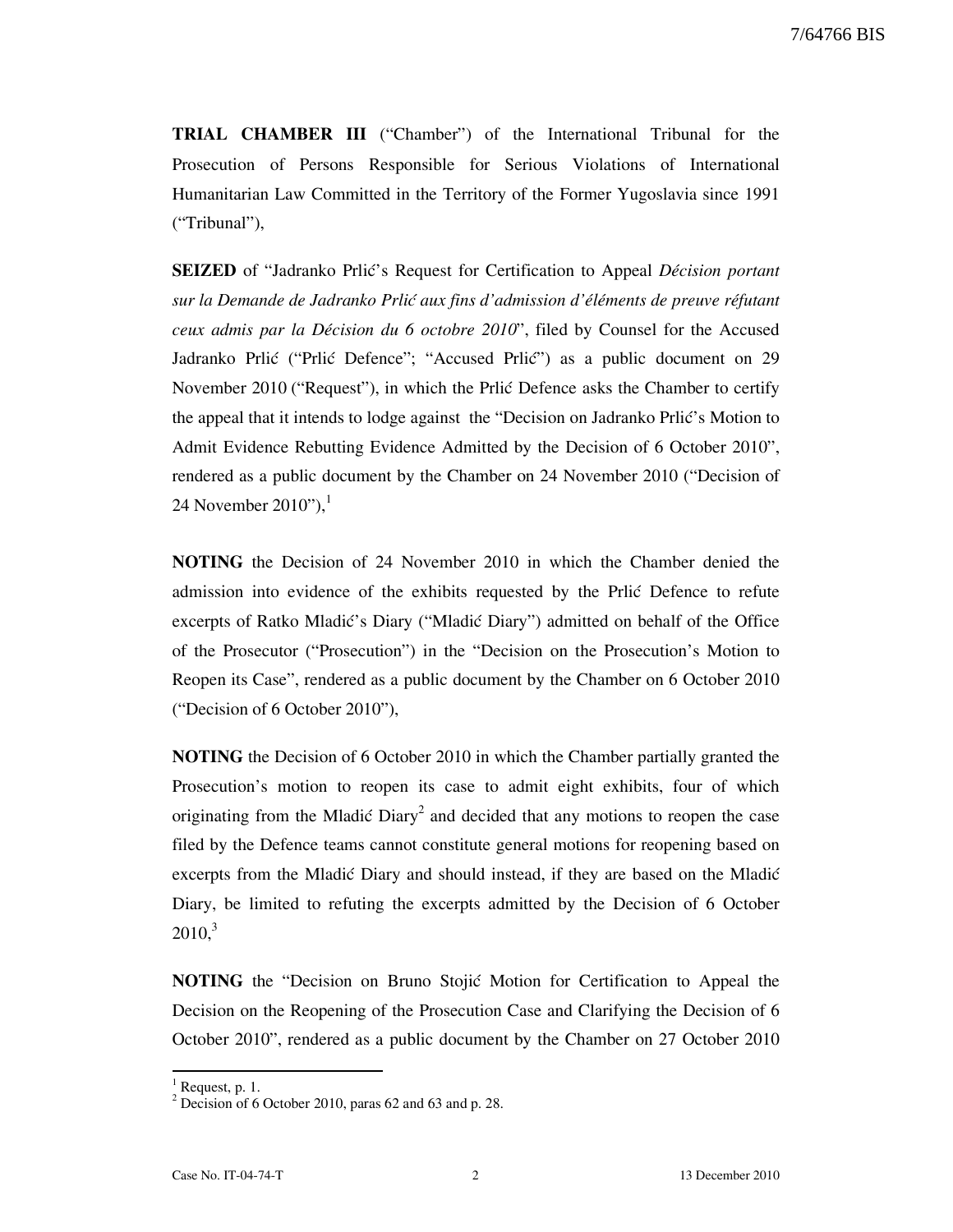("Decision of 27 October 2010"), in which the Chamber, on the one hand, rejected the Stojić Defence Motion for certification to appeal and, on the other, invites the Defence teams to "supplement their motion, if need be, by refuting the evidence tendered by the Prosecution in the motions for reopening, in accordance with the caselaw criteria for reopening", 4

**NOTING** the "Decision on Prlic Defence Request for Certification to Appeal the Decision on the Reopening of the Prosecution's Case of 6 October 2010", rendered as a public document by the Chamber on 1 November 2010, in which the Chamber denied the Prlić Defence Request for certification to appeal and recalled the strict criteria applied by the Chamber to a possible reopening of the Defence cases, as outlined in its decisions of 6 and 27 October 2010 ("Decision of 1 November 2010"), $\degree$ 

NOTING the "Prosecution Consolidated Response to Defence Motions to Reopen their Cases and Tender Evidence per the Trial Chamber Decision of 6 October 2010", filed as a public document with a confidential annex on 8 November 2010 by the Prosecution, in which it respectfully asks the Chamber to deny a certain number of exhibits requested for admission, notably by the Prlic Defence and to which it objected in its Confidential Annex ("Response of 8 November 2010"),  $6\overline{ }$ 

NOTING the "Prosecution Response to Jadranko Prlić's Request for Certification to Appeal the Trial Chamber Decision of 6 October 2010", filed as a public document by the Prosecution on 6 December 2010 ("Response"), in which the Prosecution respectfully asks the Chamber to deny the Request on the grounds that it does not fulfil the criteria under Rule 73 (B) of the Rules of Procedure and Evidence  $("Rules")$ ,

CONSIDERING that in support of the Request, the Prlić Defence argues that the Chamber's decision to refuse admission into evidence of all the exhibits requested by the Prli} Defence to refute the evidence admitted by the Decision of 6 October 2010 significantly affects the fair and expeditious conduct of the proceedings or the outcome of the trial, specifically the right of an Accused to have evidence admitted in

<sup>3</sup> Decision of 6 October 2010, para 64 and p. 29.

<sup>&</sup>lt;sup>4</sup> Decision of 27 October 2010, p. 9 and footnote 42.

<sup>5</sup> Decision of 1 November 2010, pp. 6, 7 and 8.

<sup>6</sup> Response of 8 November, para. 19 and confidential Annex.

<sup>&</sup>lt;sup>7</sup> Response, paras 7 and 8.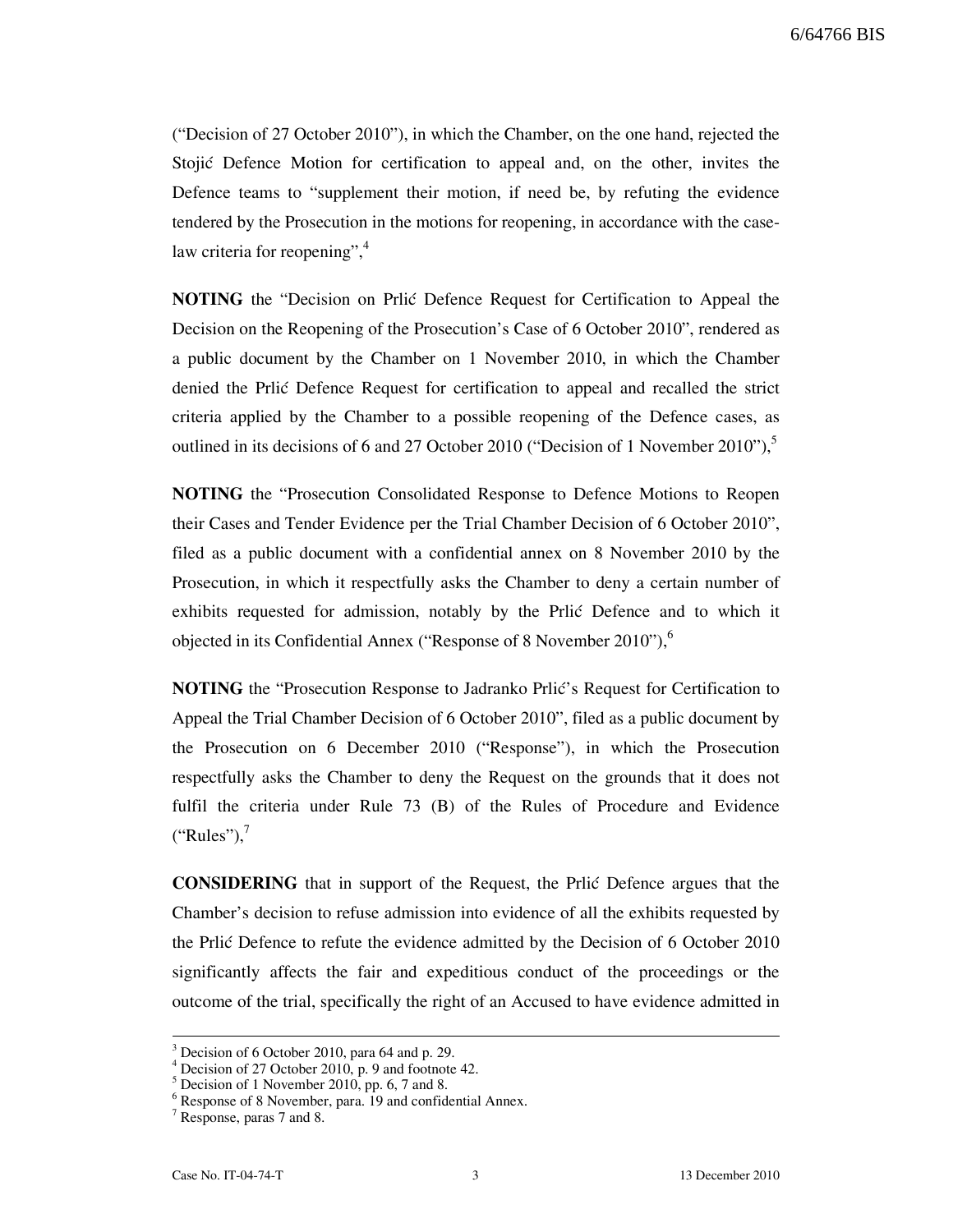his defence and thereby, deprives the Accused of the right to a fair trial;<sup>8</sup> that the Prlić Defence argues that with its refusal, the Chamber is preventing the admission of evidence essential to the Accused Prlić's case, as it would have specifically provided a requisite context for an intelligible and unbiased interpretation of the excerpts from the Mladić Diary admitted on behalf of the Prosecution,<sup>9</sup> specifically concerning the issue of the existence of a joint criminal enterprise ("JCE") alleged by the Prosecution, $10$ 

CONSIDERING that the Prlić Defence also argues that the Chamber's decision not to allow the admission into evidence of 40 exhibits requested by the Prlić Defence violates the principle of equality of arms;<sup>11</sup> that the Prlic Defence alleges in particular the "blatant iniquity" with which the Chamber admitted the evidence for the sole benefit of the Prosecution;<sup>12</sup> that it claims in that respect that the Chamber applied a double standard, as shown by its rejection of Exhibits 1D 03193 and 1D 03194 since, in that case, the Chamber found that the importance of these exhibits was not revealed by the discovery of the Mladić Diary, while using the same evaluation criteria and similar circumstances, it allowed the admission of a certain number of exhibits on behalf of the Prosecution,<sup>13</sup>

CONSIDERING, moreover, that the Prlić Defence submits that by determining that only those excerpts that are directly linked to the Accused shall be admitted, the Chamber significantly affected the right of the Accused Prlić to a fair trial;<sup>14</sup> that furthermore, the Prlić Defence alleges that the application of this standard and the biased nature of the Chamber's consideration of the evidence sought for admission are a testament to the Chamber's obvious intention to come to a pre-judgement of the case, notably concerning the issue of determining the existence of a JCE, $^{15}$ 

CONSIDERING, finally, that the Prli} Defence deems that an immediate resolution of this issue by the Appeals Chamber may materially advance the proceedings;<sup>16</sup> that

<sup>8</sup> Request, paras 19, 20, 22 and 27.

<sup>9</sup> Request, para. 22.

 $10$  Request, paras 20, 23.

 $^{11}$  Request, paras 26, 27.

 $12$  Request, paras 20, 21, 22.

<sup>13</sup> Request, para. 25.

 $14$  Request, paras 20 and 27.

 $15$  Request, paras 21 and 23.

<sup>&</sup>lt;sup>16</sup> Request, para. 28.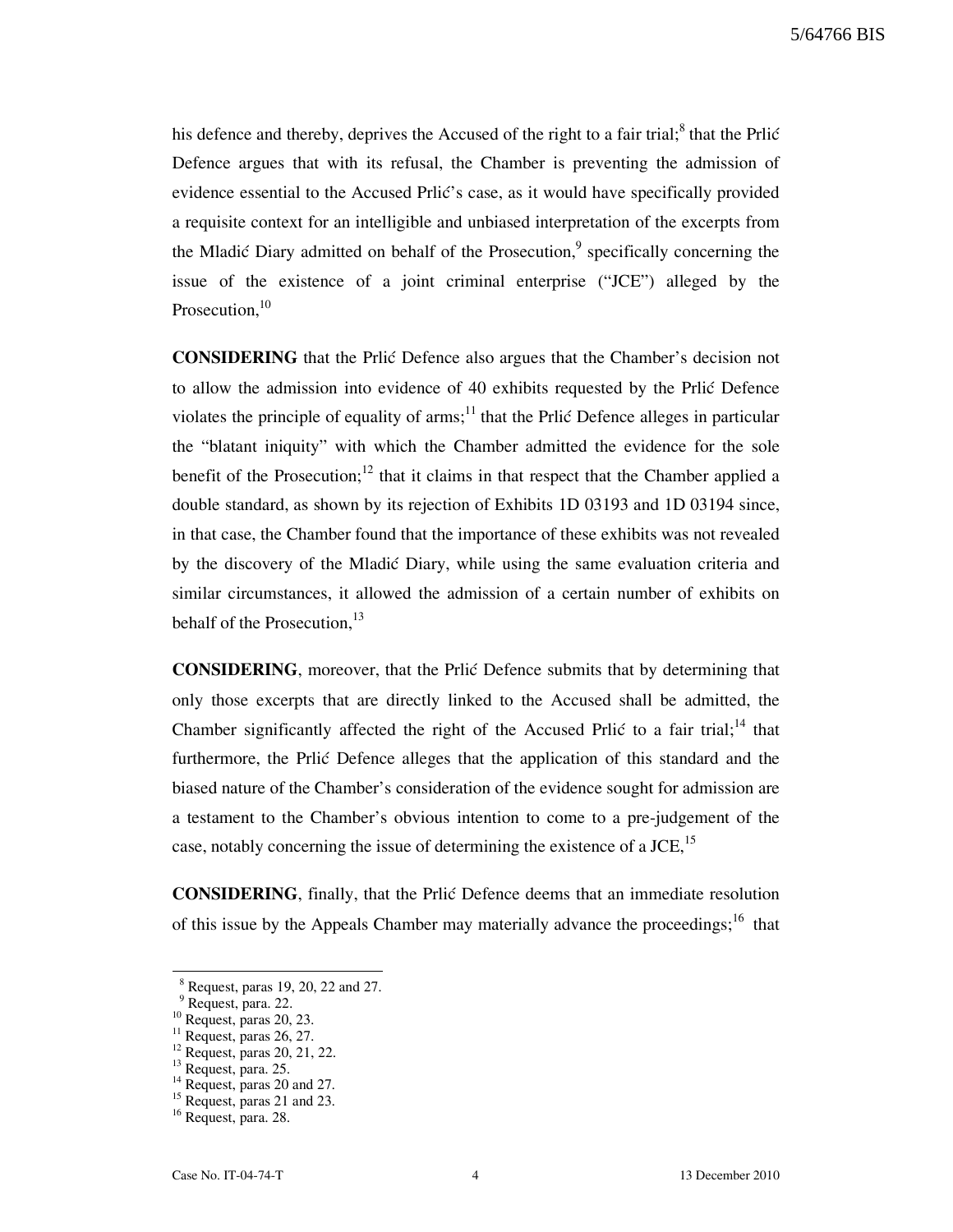it argues, more specifically, that this refusal to admit the proposed exhibits which the Prosecution itself acknowledges to be sufficiently relevant and probative to be admitted, $17$  deprives the Judges of the possibility to consider the evidence necessary for an objective assessment of the Mladić Diary;<sup>18</sup> that it argues, furthermore, that if this issue is not immediately resolved by the Appeals Chamber, it will serve as a ground for appeal against the judgement,  $19$ 

CONSIDERING, in its Response, that the Prosecution argues that the Prlić Defence erred when it submitted that the Prosecution deemed that the Chamber's rejection of the excerpts of the Mladić Diary requested for admission by the Prlić Defence might constitute a ground for sending the case against the Accused Prlic back before the Chamber for a retrial pursuant to Rule 117 (C) of the Rules;<sup>20</sup> that it recalls having stated that, of course, each party should have the opportunity to tender excerpts from the Mladić Diary, but that in order to be admitted they must also be relevant pursuant to the reopening criteria set forth by the Chamber;<sup>21</sup> that in this respect, the Prosecution argues that the Chamber did indeed give all the parties the opportunity to seek admission into the record of excerpts from the Mladić Diary, and that it examined the motions that were presented to it on the basis of reasonable criteria that were correctly and uniformly applied, $^{22}$ 

CONSIDERING the Prosecution notes that the Prlić Defence suggestion that the Prosecution acknowledged the relevance and probative value of the exhibits requested for admission by the Prlić Defence is also wrong;<sup>23</sup> that in this respect, it recalls having mentioned in the Response of 8 November 2010 that the fact that it did not object to the admission of certain exhibits presented by the Prlić Defence does not mean that it accepts or agrees with the arguments or interpretations provided by the Prlić Defence in support of its motion for a reopening of the case, and that, moreover, it considers that several exhibits are irrelevant and lack probative value,  $24$ 

 $17$  Request, para. 24.

 $18$  Request, para. 28.

 $^{19}$  Request, para. 28.

 $20$  Response, para. 2.

 $^{21}$  Response, para. 3.

<sup>22</sup> Response, para. 4.

<sup>23</sup> Response, para. 6.

 $24$  Response, para. 6 referring to para. 16 of the Response of 8 November 2010.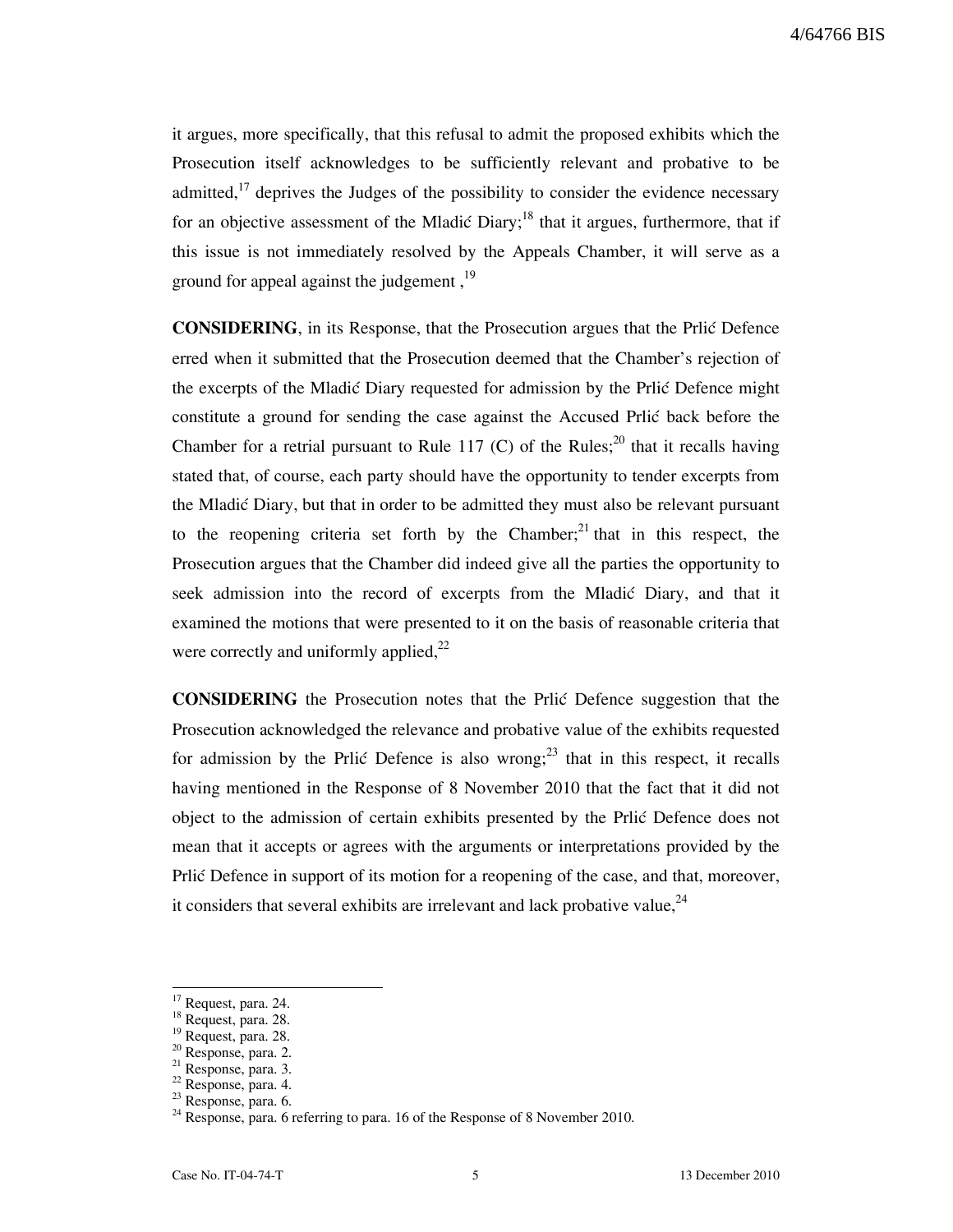CONSIDERING that the Prosecution alleges that the Request fails to satisfy the conditions for the application of Rule 73 (B) of the Rules and notes in particular that the Decision of 24 November 2010 neither compromises the fairness and expeditiousness of the proceedings, nor the outcome of the trial as the reopening criteria were applied correctly and uniformly by the Chamber with respect to all the parties,<sup>25</sup>

CONSIDERING that the Prosecution argues finally that in the Request, the Prli} Defence failed to prove how an immediate resolution of this issue would materially advance the proceedings,<sup>26</sup>

CONSIDERING that under Rule 73 (B) of the Rules, "[D]ecisions on all motions are without interlocutory appeal save with certification by the Trial Chamber, which may grant such certification if the decision involves an issue that would significantly affect the fair and expeditious conduct of the proceedings or the outcome of the trial, and for which, in the opinion of the Trial Chamber, an immediate resolution by the Appeals Chamber may materially advance the proceedings",

CONSIDERING, consequently, that the certification of an appeal comes under the discretionary power of the Chamber which must, in any case, verify first that the two cumulative conditions under Rule 73 (B) of the Rules have been satisfied in this case,

CONSIDERING that the Chamber notes that in the Request, the Prlić Defence primarily merely objects to the case-law criteria applicable to motions for reopening a case and the Chamber's use of its discretionary power in the Decision of 24 November 2010; that it limits itself to accusing the Chamber of having applied these criteria unevenly to the different parties; that it speculates on the supposed intentions of the Chamber while the latter rendered its decision, and used unsuitable language in several instances,

CONSIDERING, however, that the Chamber is satisfied of the reasonable nature of the Decision of 24 November 2010, rendered in accordance with the criteria applicable to motions for reopening established by Tribunal case-law and recalled by the Chamber in the Decisions of 6 and 27 October 2010,

<sup>&</sup>lt;sup>25</sup> Response, para. 7.

 $26$  Ibidem.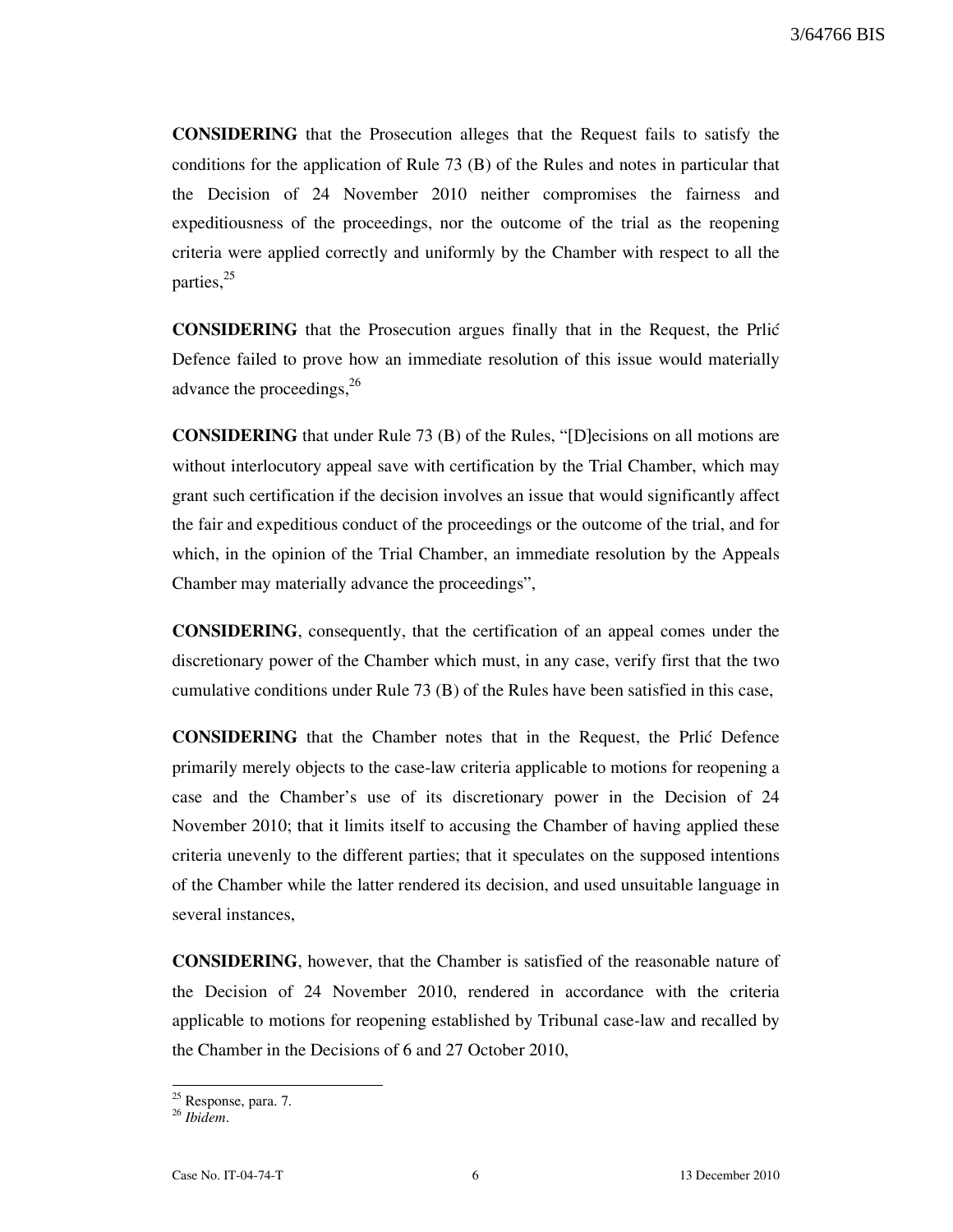CONSIDERING, furthermore, that the Chamber is of the opinion that, contrary to what the Prlic Defence alleges, it correctly and uniformly applied the said case-law criteria to all the motions for reopening filed by the parties,

CONSIDERING that the Chamber deems, therefore, that the Prlić Defence failed to show that the subject matter of the Request involves an issue that would significantly affect the fairness and expeditiousness of the proceedings or the outcome of the trial, nor that the immediate resolution of the issue by the Appeals Chamber would materially advance the proceedings,

CONSIDERING that the Chamber is satisfied, contrary to the arguments of the Prlić Defence, that the certification to appeal sought may delay the proceedings considerably,

CONSIDERING, consequently, that the Chamber deems that the Request fails to meet the criteria under Rule 73 (B) of the Rules and that, consequently, it is appropriate to reject it,

CONSIDERING that the Chamber notes, moreover, that the Prlić Defence made a certain number of assertions in its Request describing the Chamber as biased and arbitrary; $^{27}$  that the Chamber notes that the Prlić Defence also makes disconcerting insinuations about, as it puts it, the predetermined outcome of the trial; $^{28}$  that the Chamber deems that the allegations made by the Prlić Defence are not only baseless but also impertinent, and that the use of incriminating language towards the Chamber disregards the requirements of propriety and standards of legal argument,

 $27$  Request, paras 21 and 27.

 $2^8$ Request, paras 21 and 23.